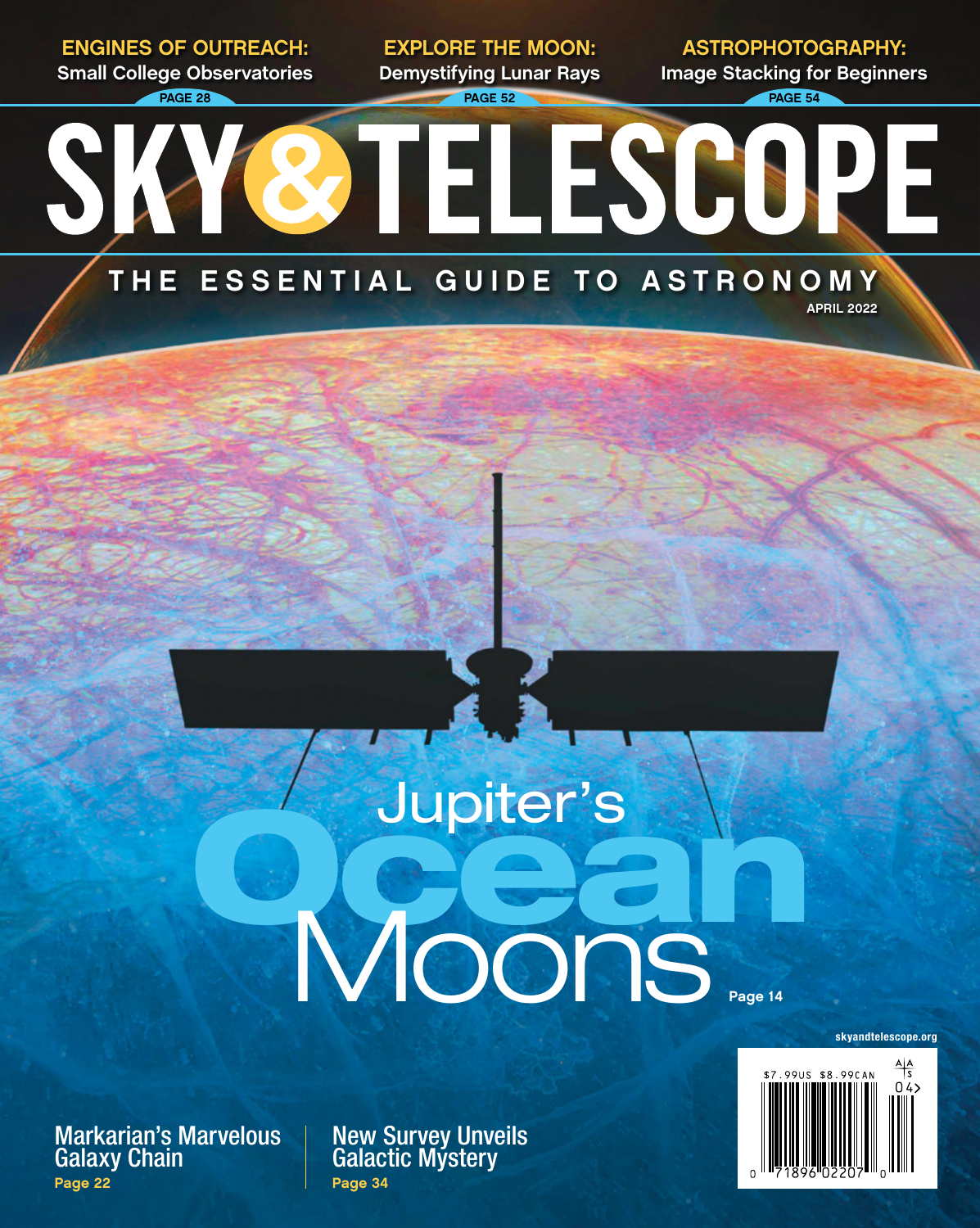## APRIL 2022 OBSERVING **Exploring the Solar System** by Charles A. Wood



## Crater Rays — Mysterious No More

Understanding these bright features can add further enjoyment to your lunar observing.

**W** ell into the 20th century, the first sentence of many articles ell into the 20th century, the describing lunar rays stated that their origins were enigmatic. This was due to our poor understanding about these bright, filamentary streaks radiating from many young lunar craters. That perception began to change with Ralph Baldwin's transformative 1949 book, *The Face of the Moon*. Baldwin was the first to convincingly make the case for the impact origin of lunar craters by asteroids and comets (rather than volcanic eruptions), with the rays being material ejected during crater formation. A decade later, legendary lunar scientist Eugene Shoemaker published the first ballistic analysis of lunar impacts and the resulting emplacement of ray-forming ejected rocks. Since then, Apollo 12 astronauts collected samples

of a ray from Copernicus, and scientists have even studied rays on other worlds. It's safe to say that rays are no longer completely mysterious, though some of their features aren't fully understood.

Both Baldwin and Shoemaker noticed that rays are most conspicuous from craters like **Copernicus** and Tycho having youthful characteristics, such as crisp rims and a lack of superposed impact craters. They also recognized that **Eratosthenes** and other craters have fainter rays, while most have no visible rays at all. This implies that rays disappear over time, a fact that Shoemaker and his colleagues at the U.S. Geological Survey used to identify the youngest epoch of lunar history — the Copernican era spanning from about 1.1 billion years ago to the present day. Only craters formed in this  Unlike most other lunar features, crater rays are best seen at or near full Moon.

period were believed to have visible rays.

The best-known rays are the nearly Moon-girdling ones radiating from Tycho. These are best seen at full Moon, which led some to theorize that rays are flour-like deposits of bright highlands material with no topographic expression. But following Baldwin, Shoemaker recognized that embedded within these bright rays were many small, elongated craters. He interpreted these as secondary craters, created by low-velocity impacts of ejecta from the primary crater and consistent with rays being fragmented and pulverized rocks.

High-resolution images from NASA's Lunar Orbiter and subsequent spacecraft revealed that many secondary craters occur in clusters and chains, indicating that they were formed by clumps of debris, rather than solid boulders. Additionally, the horizontal component of the ejecta's velocity carried smaller particles, creating downrange deposits of dunes and herringbone patterns of fine, bright debris. In most cases these secondaries and other ray deposits are too small to observe telescopically. However, when examining the floor of **Pitatus**, you can see Tycho ejecta as V-shaped white splotches with clusters of secondary craters on their uprange sides.

Careful studies show that material excavated and ejected from the initial impact event changes in thickness and character with increasing distance from the originating crater. The nearest ejecta is thick, contributing to the height of the crater rim itself. It then rapidly decreases farther from the rim, reaching the level of the original terrain at about one crater radius away. This inner annulus is called the *continuous ejecta deposit*. Beyond that is an area of abundant secondary craters in clusters and chains — the zone of *continuous secondaries*. Then, stretching hundreds of kilometers from larger craters is a zone of *discontinuous secondaries*, often isolated craters rather than clusters of secondary impacts. These are formed